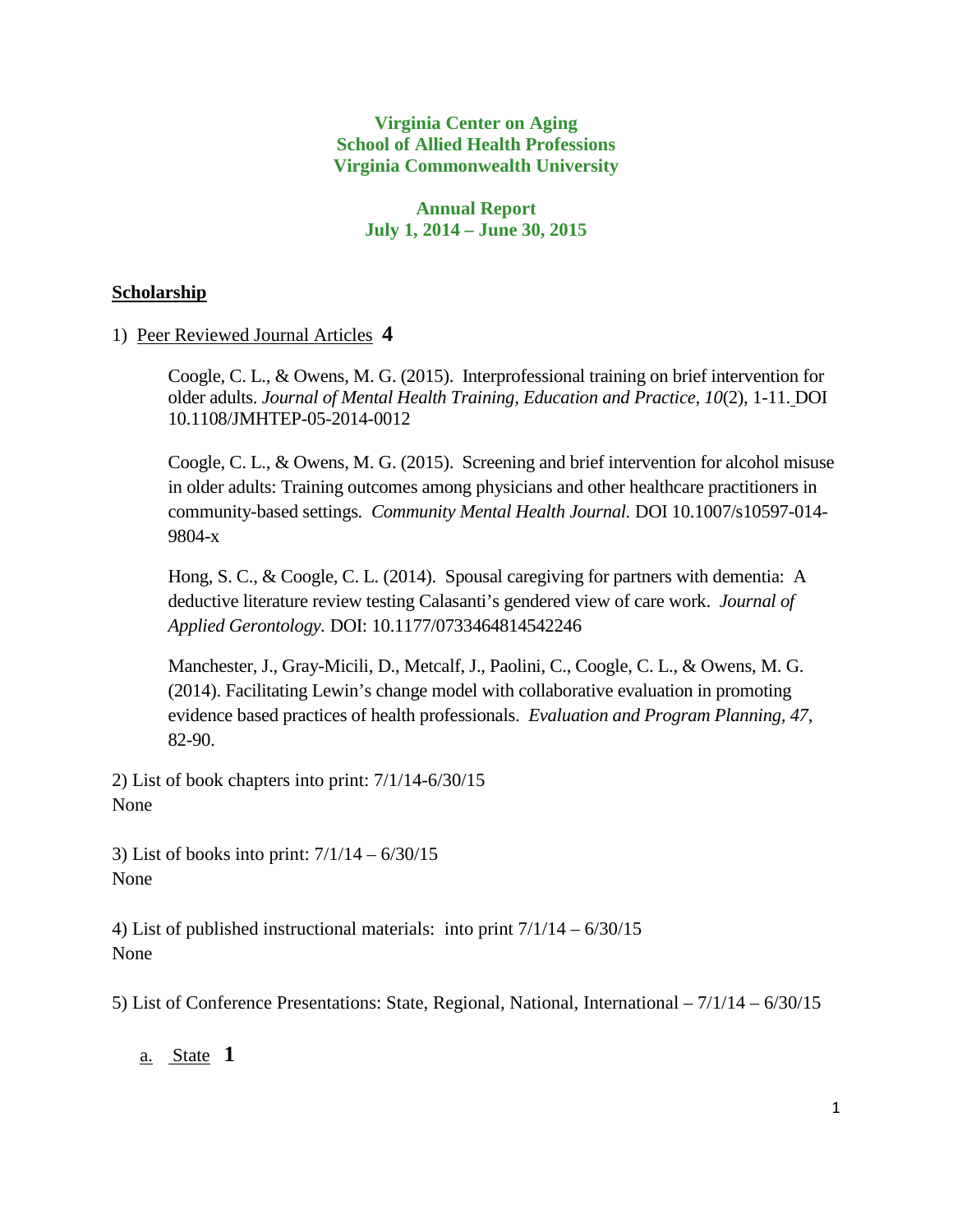Hong, S. C., & Coogle, C. L. What Violations Are Occurring in Special Care Units? An Analysis of Compliance in Virginia's Assisted Living Facilities. Presentation to the Virginia Department of Social Services, March 11, 2015.

#### b. Regional **5**

.

Ansello, E.F. The Power of Collaboration. State of Ohio ADRN (Aging and Disabilities Resource Network) Summit: Explore the Possibilities, Columbus, OH, August 2014.

Conlon, A., Coogle, C. L., Hogue, B., & Alexander, C. Increasing Social Worker Readiness to Work with Older Adults. 36<sup>th</sup> Annual Meeting of the Southern Gerontological Society, Williamsburg, VA, April 2015.

Hong, S. C., Coogle, C. L., & Arboghast, C. What Violations Are Occurring in Special Care Units? An Analysis of Compliance in Virginia's Assisted Living Facilities. 36<sup>th</sup> Annual Meeting of the Southern Gerontological Society, Williamsburg, VA, April 2015.

Owens, M. G., Coogle, C. L., Mathews, J. H., Waters, L., & Ansello, E. F. Addressing Quality of Care: Measuring Interprofessional Core Competencies in the Care of Older Adults. 36<sup>th</sup> Annual Meeting of the Southern Gerontological Society, Williamsburg, VA, April 2015.

Waters, L., Alewine, S., Sargent, L., Coe, A., Weiskittle, R., & Parsons, P. Workshop: Filling the Cracks with Coordinated Care: Addressing the Needs of Low Income Community Dwelling Elders,  $36<sup>th</sup>$  Annual Meeting of the Southern Gerontological Society, Williamsburg, VA, April, 2015.

### c. National **9**

Alewine, S., Waters, L. H., Gendron, T., & Parsons, P. Innovation in Gerontological Teaching Design: Incorporating Gerontologists into an Interprofessional Clinical Experience. 41<sup>st</sup> Annual Meeting of the Association of Gerontology in Higher Education, Nashville, TN, February 2015.

Ansello, E.F., Lundsford, B., Dever-Bumba, M., Waters, L., Coogle, C. & Conlon, A., Models of Faculty Development: Lessons Learned by New Geriatric Education Centers. Association of Gerontology in Higher Education's 41<sup>st</sup> Annual Meeting and Educational Leadership Conference, Nashville, TN, February 2015.

Ansello, E. F., Slattum, P. W., Coogle, C. L., & Mathews, J. H. Symposium: The Virginia Geriatric Education Center (VGEC): Interprofessional Collaboration to Develop and Implement Interprofessional Education in Geriatrics: The Virginia Geriatric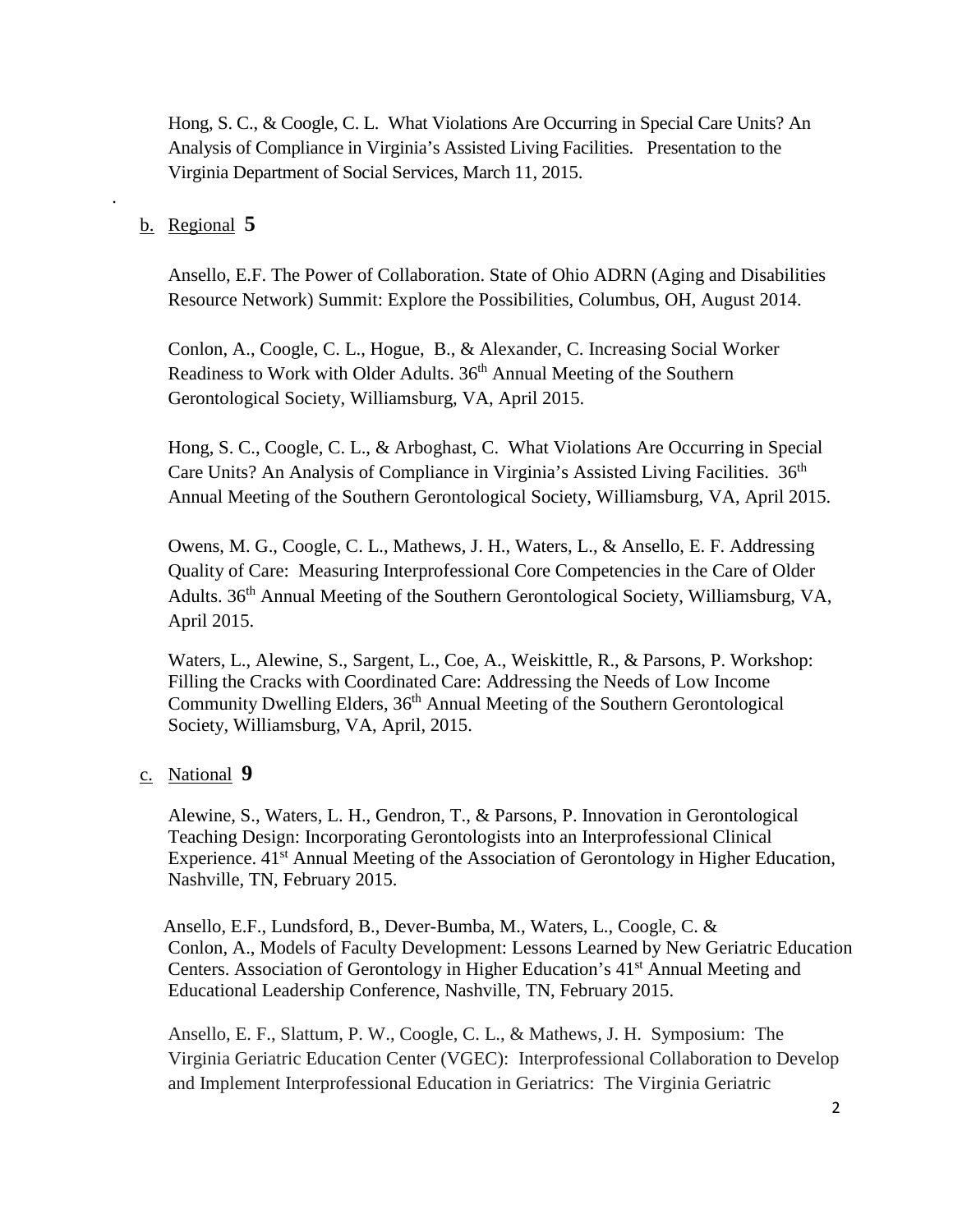Education Center Collaboration. 67<sup>th</sup> Annual Meeting of the Gerontological Society of America, Washington, DC, November 2014.

Boling, P., Hackett, L., & Coogle, C. L. Symposium: The Virginia Geriatric Education Center (VGEC): Interprofessional Collaboration to Develop and Implement Interprofessional Education in Geriatrics: The Virginia Geriatric Education Center Faculty Development Program. 67<sup>th</sup> Annual Meeting of the Gerontological Society of America, Washington, DC, November 2014.

Owens, M. G., Coogle, C. L., Hackett, L., Mathews, J. H., Waters, L., & Ansello, E. F. Instrument Development: Measuring Interprofessional Core Competencies in the Care of Older Adults. 67<sup>th</sup> Annual Meeting of the Gerontological Society of America, Washington, DC, November 2014.

Parsons, P., Ogbonna, K., Sargent L., Conlon A., Mozygemba, L., Waters, L., & Feldman, M. Richmond Health and Wellness Program (RHWP) for Older Adults. Presented at the Gerontological Society of America's Annual Scientific Conference, Washington, DC, November, 2014.

Taylor, S. F., Welleford, E. A., Coogle, C. L., Copolillo, A., & Cotter, J. J. Community-Dwelling Older Adults' Adherence to Fall Prevention Recommendations. 67<sup>th</sup> Annual Meeting of the Gerontological Society of America, Washington, DC, November 2014.

Wheeler, E., Fix, R., Waters, L., Coogle, C. L., & Owens, M. Symposium: The Virginia Geriatric Education Center (VGEC): Interprofessional Collaboration to Develop and Implement Interprofessional Education in Geriatrics: The Virginia Geriatric Education Center Evidence-Based Practice for Managing and Preventing Falls. 67<sup>th</sup> Annual Meeting of the Gerontological Society of America, Washington, DC, November 2014.

Zanjani, F., Coogle, C. L., Brossoie, N., Slattum, P. W., & Mohanty, M. Symposium: Aging, Alcohol, and Medication: Promoting Safety.  $67<sup>th</sup>$  Annual Meeting of the Gerontological Society of America, Washington, DC, November 2014.

6) List of Posters: 7/1/14 – 6/30/15

#### National **2**

Coogle, C. L., Hackett, L., Owens, M. G., Mathews, J. H., Slattum, P. W., Wheeler, E., Parsons, P., Waters, L., & Ansello, E. F. A Faculty Development Training Program to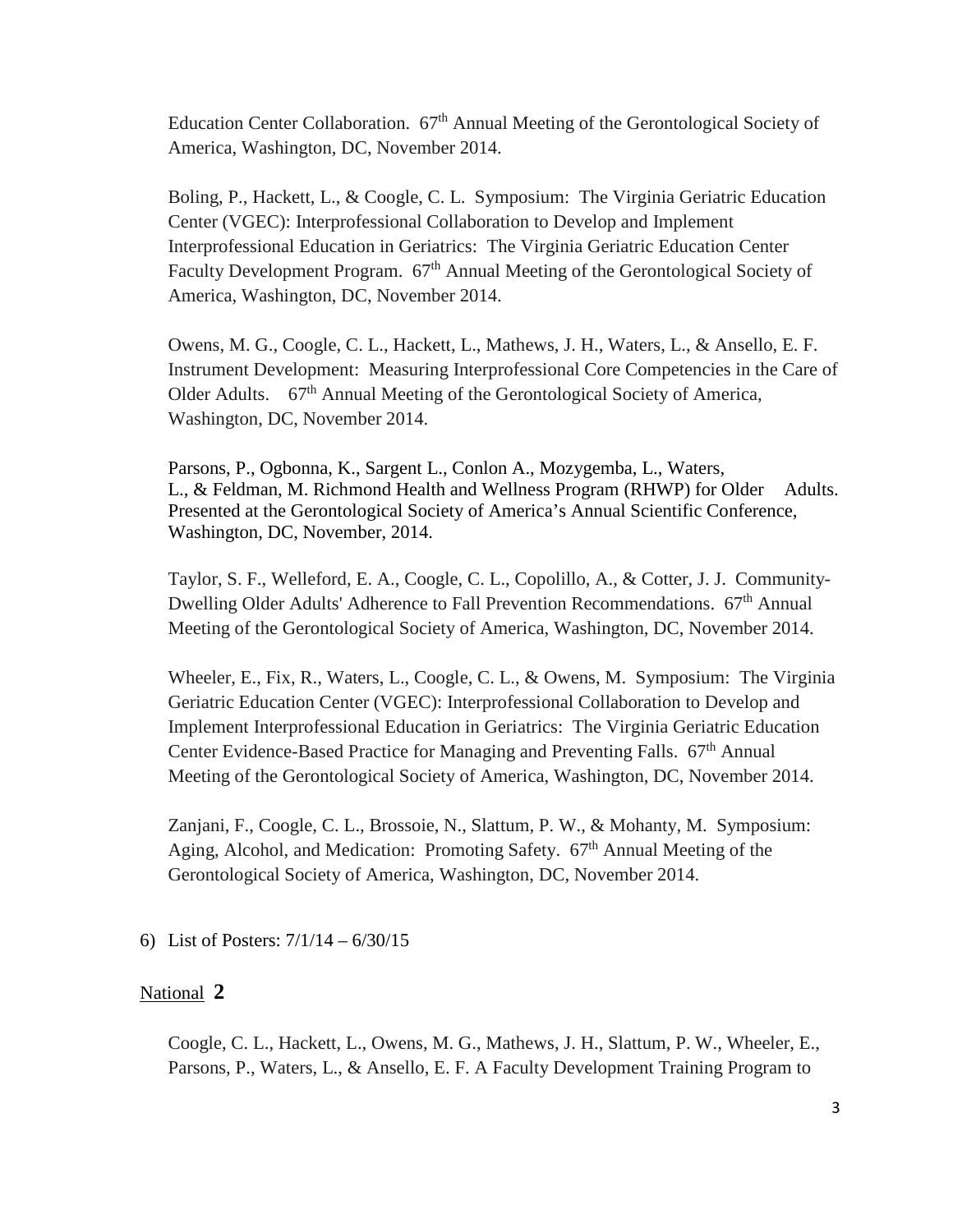Improve the Partnership for Health in Aging (PHA) Competencies.  $67<sup>th</sup>$  Annual Meeting of the Gerontological Society of America, Washington, DC, November 2014.

Howe, J., Ansello, E.F., Tan, Z., Griffith, J., Price, R., Perweiler, E., Redford, L. & Berg-Weger, M. Promoting Faculty Development in a Time of Scarce Resources.  $67<sup>th</sup>$  Annual Meeting of the Gerontological Society of America, Washington, DC, November 2014

#### 7) List of Published Abstracts: 7/1/14 – 6/30/15 **15**

Alewine, S., Waters, L. H., Gendron, T., & Parsons, P. Innovation in Gerontological Teaching Design: Incorporating Gerontologists into an Interprofessional Clinical Experience. 41<sup>st</sup> Annual Meeting of the Association of Gerontology in Higher Education, Nashville, TN, February 2015.

Ansello, E.F., Lundsford, B., Dever-Bumba, M., Waters, L., Coogle, C. & Conlon, A., Models of Faculty Development: Lessons Learned by New Geriatric Education Centers. 41<sup>st</sup> Annual Meeting of the Association of Gerontology in Higher Education, Nashville, TN, February 2015

Ansello, E. F., Slattum, P. W., Coogle, C. L., & Mathews, J. H. Symposium: The Virginia Geriatric Education Center (VGEC): Interprofessional Collaboration to Develop and Implement Interprofessional Education in Geriatrics: The Virginia Geriatric Education Center Collaboration. 67th Annual Meeting of the Gerontological Society of America, Washington, DC, November 2014.

Boling, P., Hackett, L., & Coogle, C. L. Symposium: The Virginia Geriatric Education Center (VGEC): Interprofessional Collaboration to Develop and Implement Interprofessional Education in Geriatrics: The Virginia Geriatric Education Center Faculty Development Program. 67th Annual Meeting of the Gerontological Society of America, Washington, DC, November 2014.

Conlon, A., Coogle, C. L., Hogue, B., & Alexander, C. (2015). Increasing Social Worker Readiness to Work with Older Adults. 36th Annual Meeting of the Southern Gerontological Society, Williamsburg, VA, April 2015.

Coogle, C. L., Hackett, L., Owens, M. G., Mathews, J. H., Slattum, P. W., Wheeler, E., Parsons, P., Waters, L., & Ansello, E. F. A Faculty Development Training Program to Improve the Partnership for Health in Aging (PHA) Competencies. 67th Annual Meeting of the Gerontological Society of America, Washington, DC, November 2014.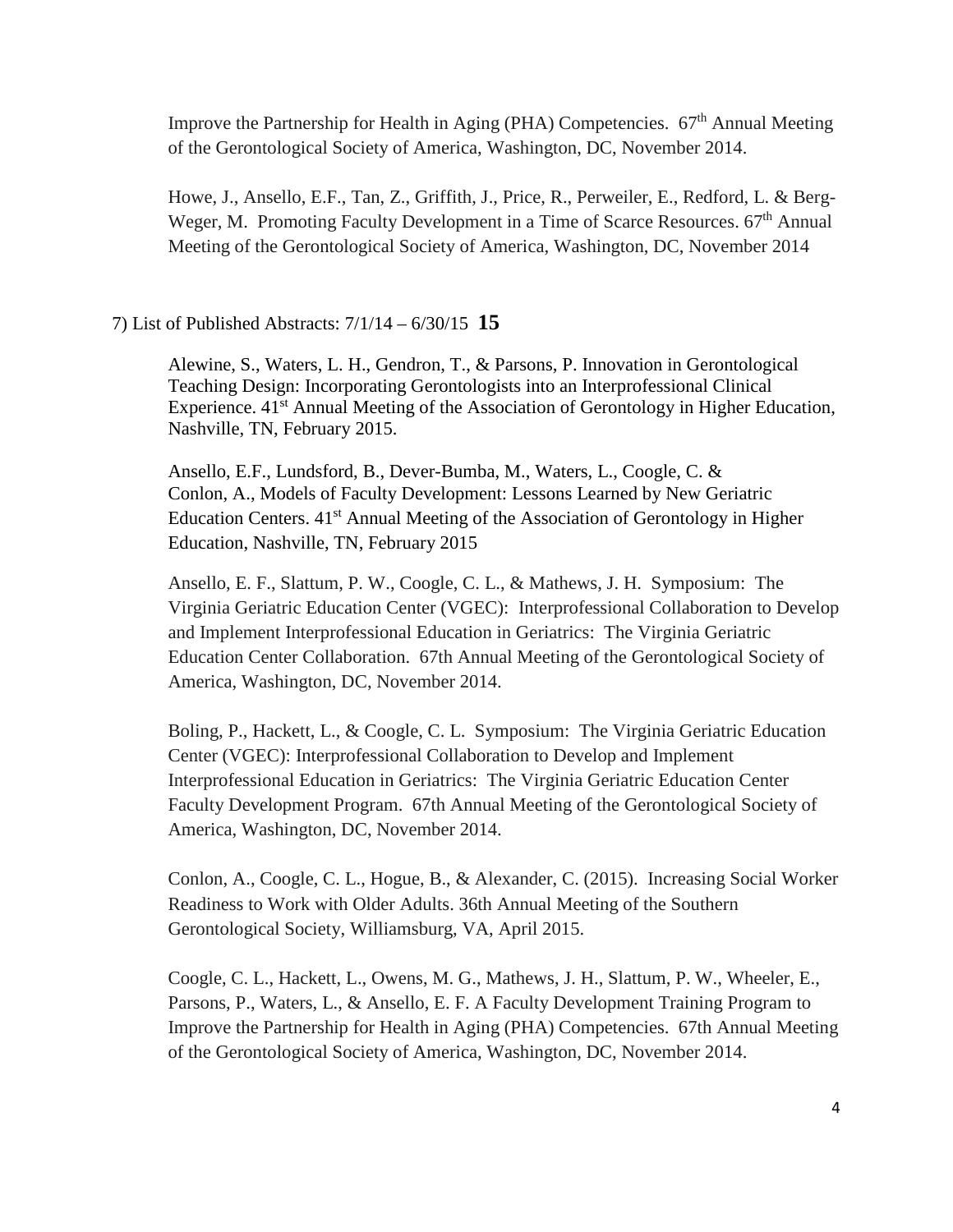Hong, S. C., Coogle, C. L., & Arboghast, C. (2015). What Violations are Occurring in Special Care Units? An Analysis of Compliance in Virginia's Assisted Living Facilities. 36th Annual Meeting of the Southern Gerontological Society, Williamsburg, VA, April 2015.

Howe, J., Ansello, E.F., Tan, Z., Griffith, J., Price, R., Perweiler, E., Redford, L. & Berg-Weger, M. Promoting Faculty Development in a Time of Scarce Resources.  $67<sup>th</sup>$  Annual Meeting of the Gerontological Society of America, Washington, DC, November 2014

Owens, M. G., Coogle, C. L., Hackett, L., Mathews, J. H., Waters, L., & Ansello, E. F. Instrument Development: Measuring Interprofessional Core Competencies in the Care of Older Adults. 67th Annual Meeting of the Gerontological Society of America, Washington, DC, November 2014.

Owens, M. G., Coogle, C. L., Mathews, J. H., Waters, L., & Ansello, E. F. Addressing Quality of Care: Measuring Interprofessional Core Competencies. 36th Annual Meeting of the Southern Gerontological Society, Williamsburg, VA,

Parsons, P., Ogbonna, K., Sargent L., Conlon A., Mozygemba, L., Waters, L., & Feldman, M. Richmond Health and Wellness Program (RHWP) for Older Adults. 67<sup>th</sup> Annual Meeting of the Gerontological Society of America, Washington, DC, November 2014.

Taylor, S. F., Welleford, E. A., Coogle, C. L., Copolillo, A., & Cotter, J. J. Community-Dwelling Older Adults' Adherence to Fall Prevention Recommendations. 67th Annual Meeting of the Gerontological Society of America, Washington, DC, November 2014.

Waters, L., Alewine, S., Sargent, L., Coe, A., Weiskittle, R., & Parsons, P. Filling the Cracks with Coordinated Care: Addressing the Needs of Low Income Community Dwelling Elders, Workshop presented at the Southern Gerontological Society's Annual Conference, Williamsburg, VA, April, 2015.

Wheeler, E., Fix, R., Waters, L., Coogle, C. L., & Owens, M. Symposium: The Virginia Geriatric Education Center (VGEC): Interprofessional Collaboration to Develop and Implement Interprofessional Education in Geriatrics: The Virginia Geriatric Education Center Evidence-Based Practice for Managing and Preventing Falls. 67th Annual Meeting of the Gerontological Society of America, Washington, DC, November 2014.

Zanjani, F., Coogle, C. L., Brossoie, N., Slattum, P. W., & Mohanty, M. Symposium: Aging, Alcohol, and Medication: Promoting Safety. 67th Annual Meeting of the Gerontological Society of America, Washington, DC, November 2014.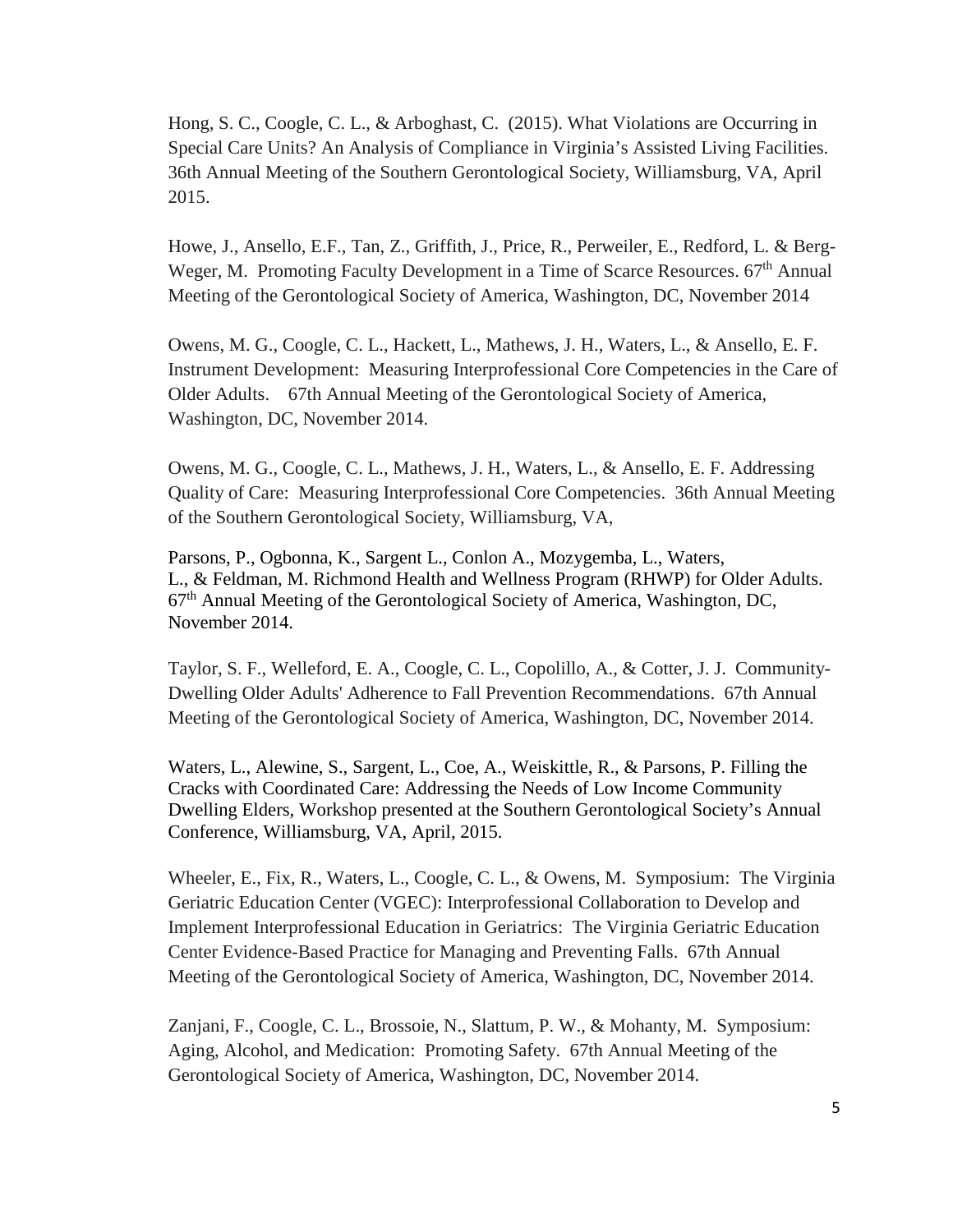8) List of non-peer reviewed publications: 7/1/14 – 6/30/15 **2**

# *Non-peer reviewed Research:*

Sung C. Hong and Constance L. Coogle. "Violations of regulations in assisted living facilities with special care units licensed by the Commonwealth of Virginia Department of Social Services."

Sung C. Hong and Constance L. Coogle. "Alzheimer's disease among elders in Virginia: Prevalence estimates for 2010-2050 based on national projections."

# **Honors**

- List Faculty Honors/Awards: 7/1/14–6/30/15 (External to VCU) None
- List Student Honors/Awards (not scholarships):  $7/1/14 6/30/15$  (External to VCU) N/A

# **Service**

- List Faculty Service to Professional Organizations: State, Regional, National
	- a. State **6**

Alzheimer's Disease and Related Disorders Commission, Data and Research Workgroup (Coogle)

Alcohol and Aging Awareness Group (Coogle) Area Planning and Services Committee on Aging with Lifelong Disabilities (Ansello) Diocese of Richmond Housing Corporation (Ansello) Lindsay Institute for Innovations in Caregiving (Ansello) Virginia Coalition for the Prevention of Elder Abuse, President (Furr)

b. Regional **3**

Southern Gerontological Society, Council of Presidents (Ansello and Coogle) Southern Gerontological Society Publications Committee Chair (Coogle) Southern Gerontological Society, Publications Committee (Mathews)

c. National **12**

Association for Gerontology in Higher Education, Past Presidents Committee (Ansello) Association for Gerontology in Higher Education, K-12 Committee (Ansello) Association for Gerontology in Higher Education, Geriatric Education Committee (Ansello)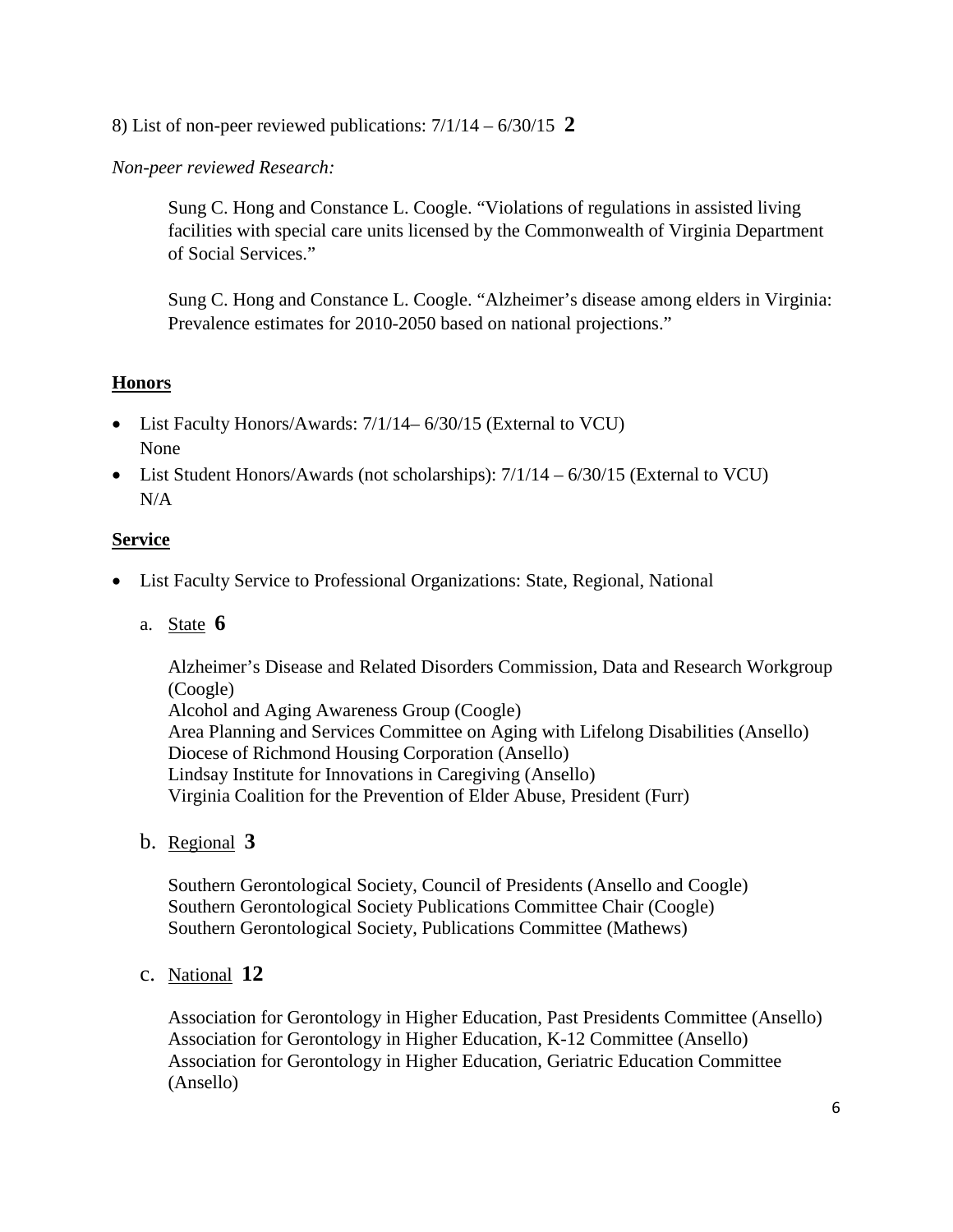Association for Gerontology in Higher Education, Treasurer and Executive Committee (Waters) Association for Gerontology in Higher Education, Advancement Committee (Waters) Association for Gerontology in Higher Education, Faculty Development Committee (Waters) Editorial Board*, Gerontology and Geriatrics Education* (Coogle) Editorial Board *Journal of Applied Gerontology* (Coogle) Editorial Board *Journal of Elder Abuse and Neglect* (Kupstas) Editorial Board, *Journal of Policy and Practice in Intellectual Disabilities* (Ansello) Editorial Board *The Gerontologist* (Coogle) National Association for Geriatric Education/National Association for Geriatric Education Centers (NAGE/NAEC), Treasurer and Executive Committee (Waters)

d. Other **2**

Virginia Department of Motor Vehicles, Mature Driver Study, Stakeholders Group, Drivers Licensing Committee, and Outreach and Education Committee (Waters)

Virginia Department of Social Services, Office of Family Violence, grant review committee (O'Hara)

### **Student Success**

Retention Rates: 2014 – 2015  $N/A$ 

Graduation Rates: Graduated within one year of anticipation: 2014 – 2015 N/A

Licensure/Certifications Pass Rates: Last Available N/A

Job Placement Rates: Last Available N/A

# **Community Engagement**

Technical Assistance and Research Translation: **23** Area Planning and Services Committee on Aging with Lifelong Disabilities (Ansello) Central Virginia SAGE (Services and Advocacy for GLBT Elders) co-chair Chesterfield Adult Abuse Task Force Multidisciplinary Team (Furr and O'Hara) Chesterfield Council on Aging (Ansello) Chesterfield Domestic and Sexual Violence Task Force (Furr and O'Hara) Diocese of Richmond Housing Corporation (Ansello)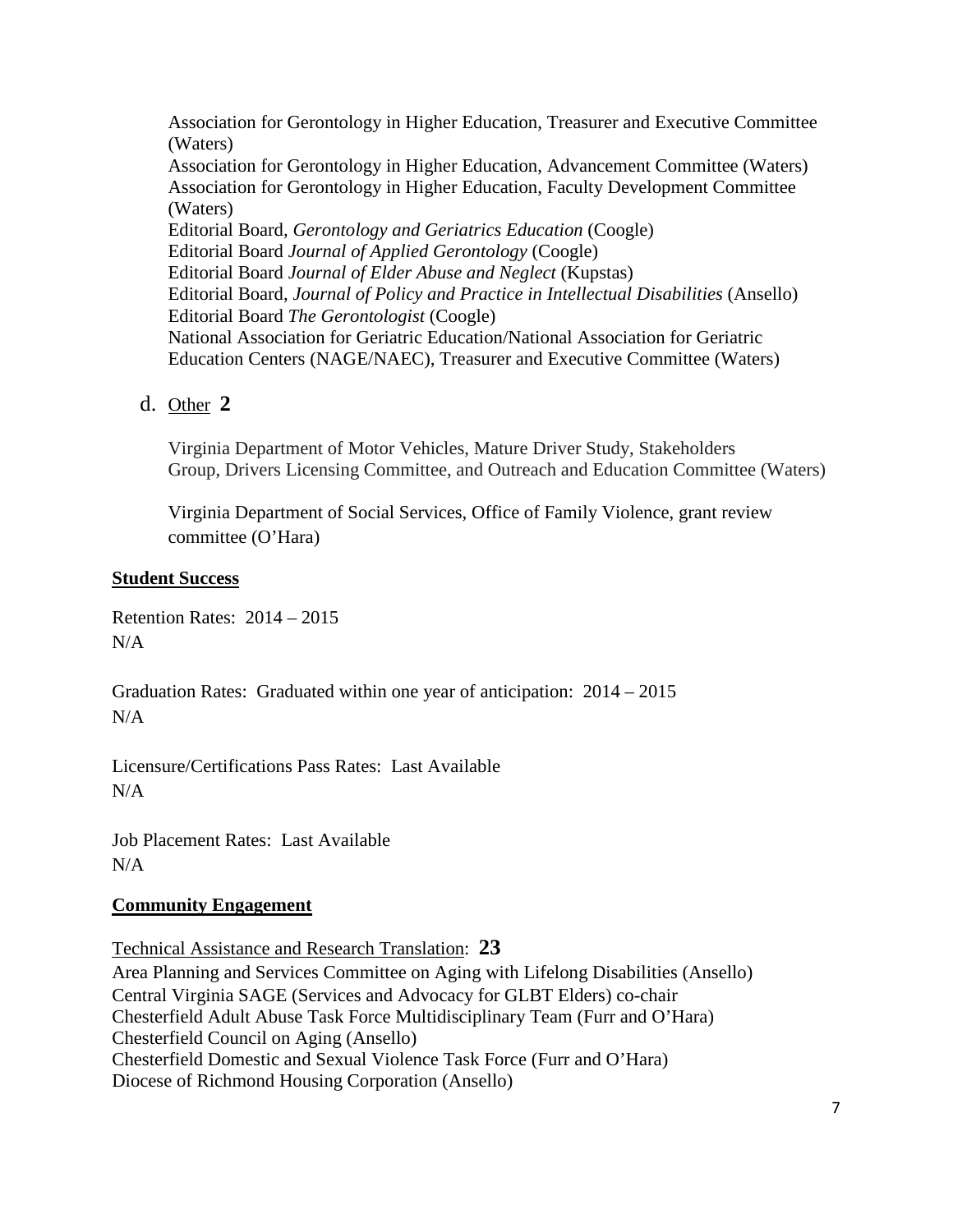I-CAN! Accessibility Project, Partnership for People with Disabilities (Furr and O'Hara) Lindsay Institute for Innovations in Caregiving (Ansello) Metro Richmond Sexual and Domestic Violence Coordinating Council (Furr) Richmond Multidisciplinary Team Addressing Abuse in Later Life (Furr) SeniorNavigator.com (Ansello) TEAM Henrico, Multidisciplinary Team Addressing Abuse in Later Life (Furr and O'Hara) Virginia Geriatrics Society (Ansello, Coogle, Mathews, Waters) Virginia Anti Violence Project, Richmond Area Partners project to expand sexual and domestic violence services to the LGBTQ community in the Richmond area. (Partners include: [Southerners On New Ground](http://southernersonnewground.org/) [ROSMY,](http://rosmy.org/) [Safe Harbor](http://safeharborshelter.com/) [Services and Advocacy for](http://www.gayrichmond.com/programs/sage/)  [Gay, Lesbian, Bisexual and Transgender Elders,](http://www.gayrichmond.com/programs/sage/) [Action Alliance,](http://www.vsdvalliance.org/) [Fan Free Clinic\)](http://www.fanfreeclinic.org/) (Furr) Virginia Coalition for the Prevention of Elder Abuse (Furr and O'Hara) Virginia Department of Alcoholic Beverage Control (Coogle) Virginia Department of Criminal Justice Services (Furr, Kupstas, O'Hara, and Young) Virginia Department of Health, Office of the Chief Medical Examiner (Furr) Virginia Department of Social Services, Domestic Violence Action Team (Furr and O'Hara) Virginia Quality Healthcare Network (Ansello) Virginia Sexual and Domestic Violence Action Alliance (Furr) Virginia Sheriffs Association (Furr, Kupstas, and Young) Virginia Victim Rights Coordinating Council (Young)

### Community-Focused Training Projects: **2**

*Virginia Elder Justice Training and Services* (Kupstas, PI). Training and interprofessional collaboration project awarded \$400,000 for three years, with a one-year No Cost Extension (2012-16) through the Enhanced Training and Services to End Violence Against and Abuse of Women Later in Life Program, US Department of Justice, Office on Violence Against Women (VAWA). The project is led by VCoA and the Virginia Department on Aging and Rehabilitative Services. Southwest Virginia partners are listed under Consortial Agreements below. (Furr, Kupstas, O'Hara, and Young)

*Central Virginia Task Force on Domestic Violence in Later Life*: (Paula Kupstas, PI) VCoA administers two sponsored projects on behalf of this task force. 1) The Central Virginia Task Force on Domestic Violence in Later Life Project (\$32,946) is funded through the Virginia Services, Training, Officers, Prosecution (V-STOP) Violence Against Women grant program, Virginia Department of Criminal Justice Services. 2) The Family Violence Project (\$9,318) is funded through the Virginia Domestic Violence Victim Fund, Virginia Department of Criminal Justice Services. (Furr, Kupstas, O'Hara, and Young). VCoA staff:

- a. Facilitated four meetings of Central VA Task Force on Domestic Violence in Later Life.
- b. Participated in meetings in each of the localities in the project service area, including Chesterfield (Domestic Violence Task Force, special populations subcommittee, and Adult Services Work Group), Henrico (TEAM Henrico steering committee - Henrico Police DV coordinator, Safe Harbor community organizer, APS supervisor) and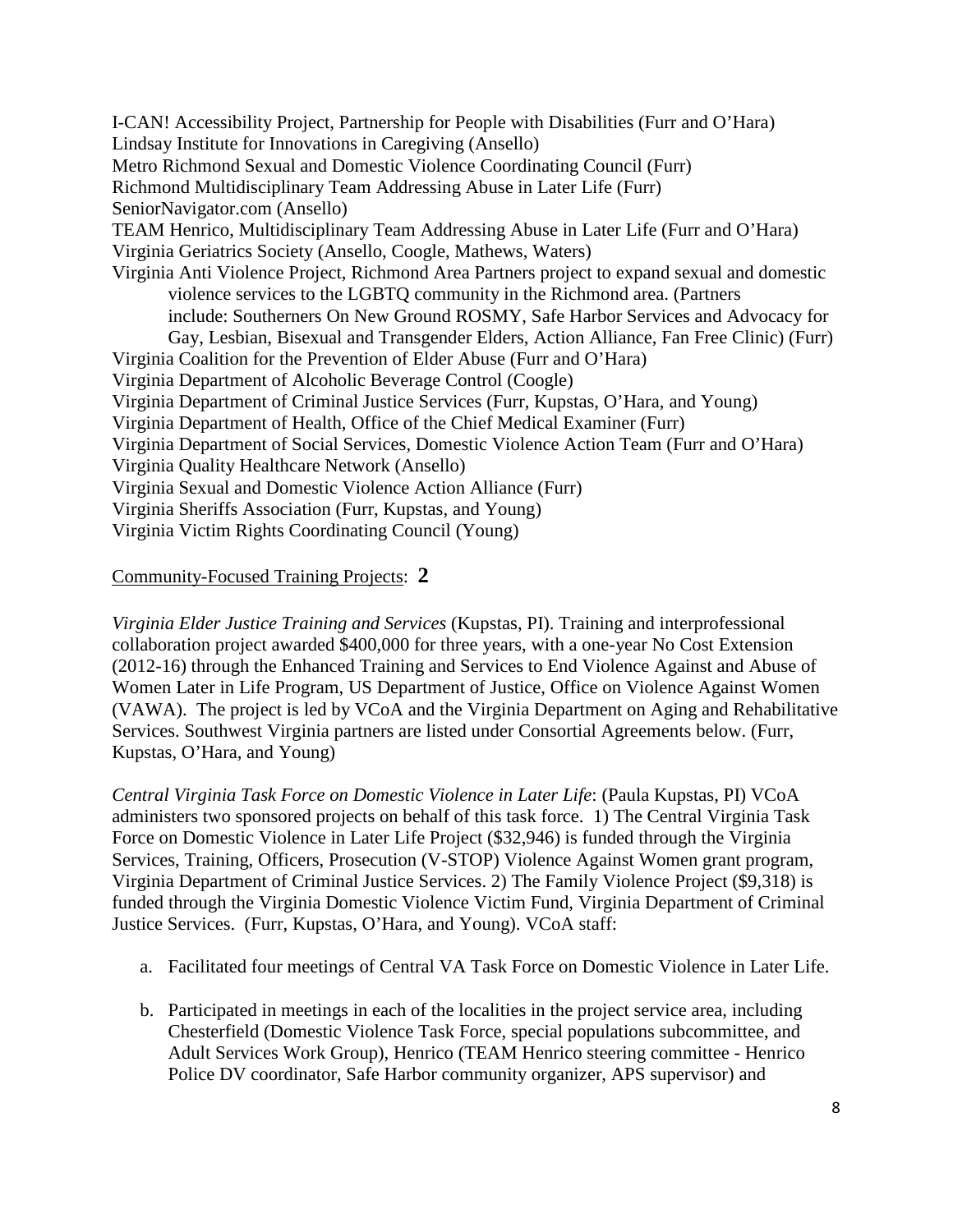Richmond (Multidisciplinary Team – prosecutor, police, APS). Attended meetings of the regional Metro Richmond Sexual and Domestic Violence Coordinating Council.

- c. Participated in meetings of a regional initiative on healthy relationships in later life within the LGBT community. Collaborators include: Virginia Anti-Violence Project, Virginia Sexual and Domestic Violence Action Alliance, Safe Harbor, Fan Free Clinic, SAGE, and Southerners on New Ground. A subcommittee is developing training, resource materials and a workbook.
- d. Conducted five training programs for agencies in Chesterfield, Henrico and Richmond; participation included 92 professionals. These included training for 40 professionals who work with older adults in various capacities, at the RVA Better Aging Forum as well as regional law enforcement, using the curriculum from the Enhanced Training and Services to End Violence Against and Abuse of Women Later in Life Program of the Office of Violence Against Women. This one-day training led by a Deputy Commonwealth's Attorney, APS supervisor, Safe Harbor (Domestic Violence Program) Community Organizer, and the Henrico Police Domestic Violence Coordinator.
- Service Leaning Courses (List) None

.

- Pipeline Programs (Department Level; no need to include those at the School Level) None
- Diversity Plan (List Department Level activities that promote inclusive environment) VCoA recruits the most qualified staff members, irrespective of age, gender, race, gender identity, etc. Our workforce in 2014-2015 reflected these indices of diversity.

# **Consortial Agreements 4**

List of newly established consortial agreements

1. Violence Against Women Act (VAWA), US Department of Justice, grant project Memoranda of Understanding/Cooperative Agreements: a. In Southwest Virginia Abuse Alternatives, Inc., Bristol. Bristol Department of Social Services Bristol Office of the Commonwealth's Attorney Bristol Police Department Crisis Center, Inc., Bristol District 3 Governmental Cooperative (AAA), Marion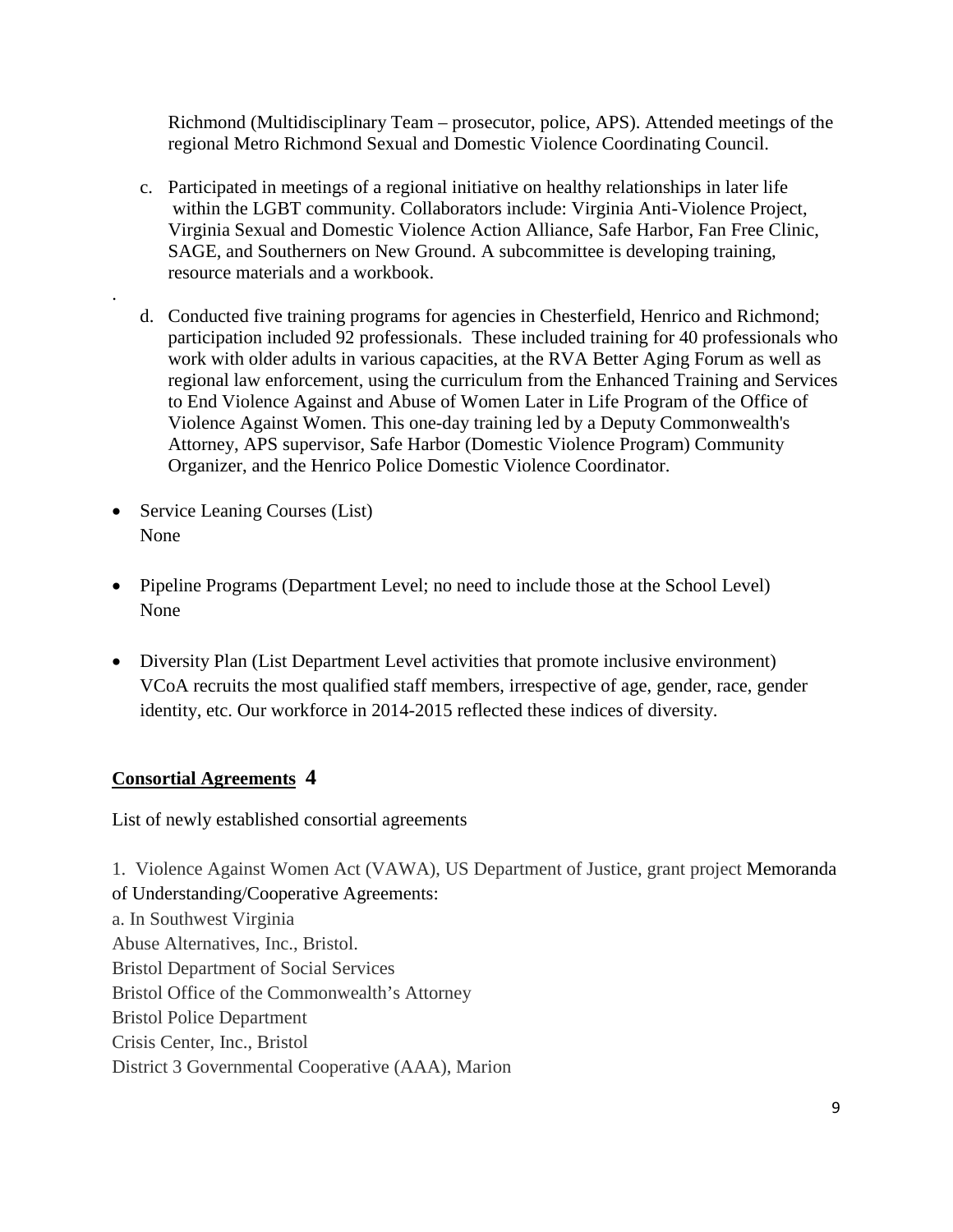Washington County Department of Social Services Washington County Office of the Commonwealth's Attorney Washington County Sheriff's Office

#### b. Statewide

Association of Chiefs of Police Virginia Center on Aging at VCU Commonwealth's Attorneys' Services Council VA Department for Aging and Rehabilitative Services (DARS) Virginia Department of Social Services Virginia Network for Victims and Witnesses of Crime Virginia Office of the Attorney General Virginia Sexual and Domestic Violence Action Alliance Virginia Sheriff's Association

2. Virginia Department of Criminal Justice Services (DCJS) Central Virginia Task Force on Domestic Violence in Later Life:

Memoranda of Understanding/Cooperative Agreements for the Central Virginia Task Force on Domestic Violence in Later Life:

a. Human Services Organizations Bon Secours Faith Community Health Ministry Central Virginia Legal Aid Society Chesterfield/Colonial Heights Department of Social Services Chesterfield County Domestic and Sexual Violence Resource Center Hanover County Department of Social Services Hanover Safe Place Henrico County Department of Social Services Office of the State Long-Term Care Ombudsman Richmond City Department of Social Services Safe Harbor, Henrico Senior Connections, The Capital Area Agency on Aging Virginia Center on Aging, VCU Virginia Coalition for the Prevention of Elder Abuse

b. Criminal Justice Units Ashland Police Department Chesterfield County Office of the Commonwealth's Attorney Chesterfield Court Services Unit Chesterfield County Police Department Chesterfield County Sheriff's Office Chesterfield County Victim Witness Office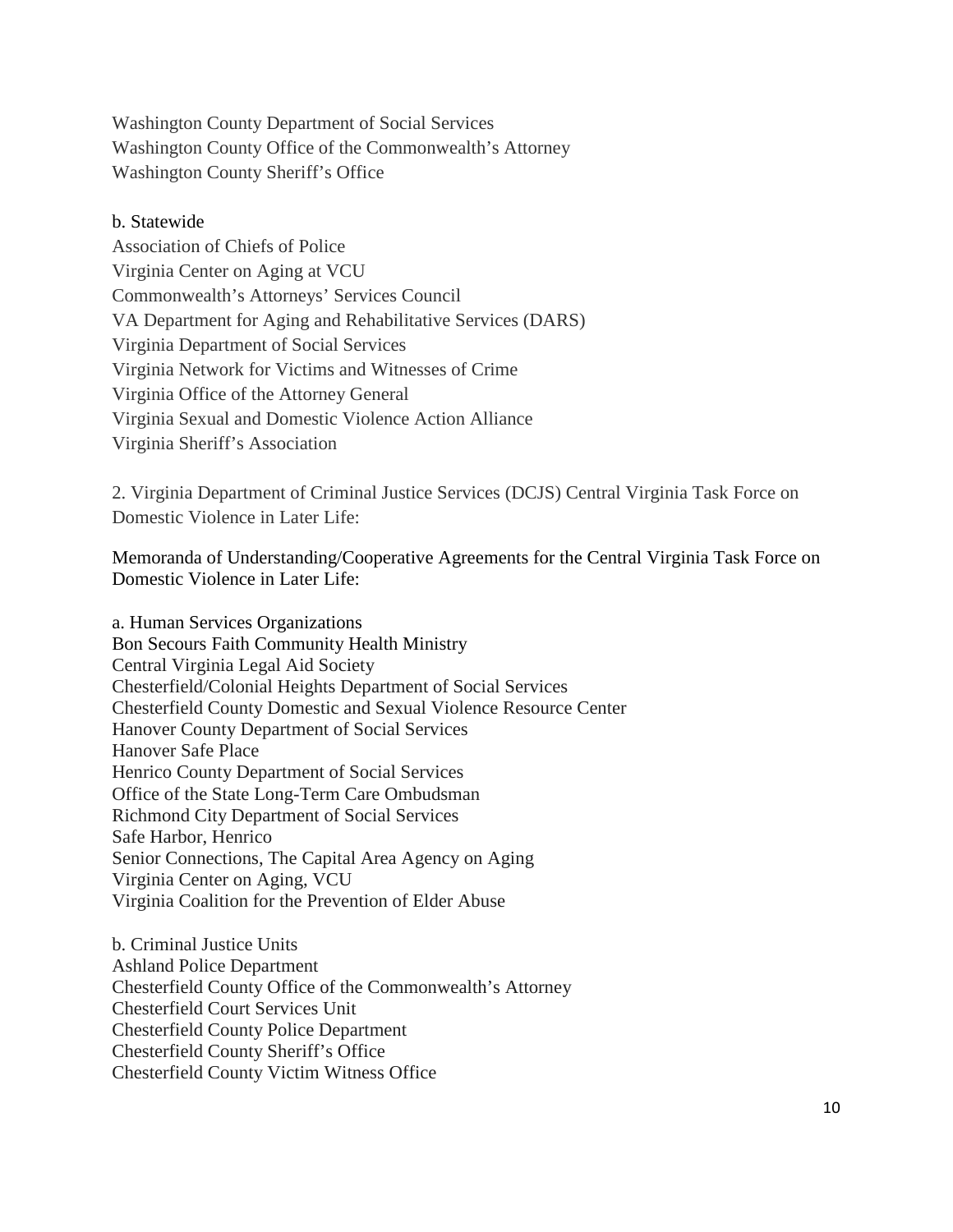Hanover County Office of the Commonwealth's Attorney Hanover County Court Services Unit Hanover County Sheriff's Office Hanover County Victim Witness Office Henrico County Office of the Commonwealth's Attorney Henrico County Court Services Unit Henrico County Police Division Henrico County Sheriff's Office Henrico County Victim Witness Office Richmond Office of the Commonwealth's Attorney Richmond Court Services Unit Richmond Police Division Richmond Sheriff's Office Richmond Victim Witness Office Supreme Court of Virginia

List of newly established dual degree agreements N/A

# **Development**

List of new endowed faculty positions (2014-2015) None

List of new endowed scholarships (2014-2015)  $N/A$ 

# **Faculty/Staff Excellence**

List of new faculty: One new faculty member: Courtney O'Hara, 2/25/2015

Activities related to Allied Health compensation comparisons None

Initiatives to address faculty salary inequities: Salary raise and bonus initiated for C. L. Coogle, to be effective 2015-16

# **Interprofessional 4**

- List of interprofessional educational activities
	- Area Planning and Services Committee (APSC) on Aging with Lifelong Disabilities.is an interprofessional consortium with individual and agency membership from Greater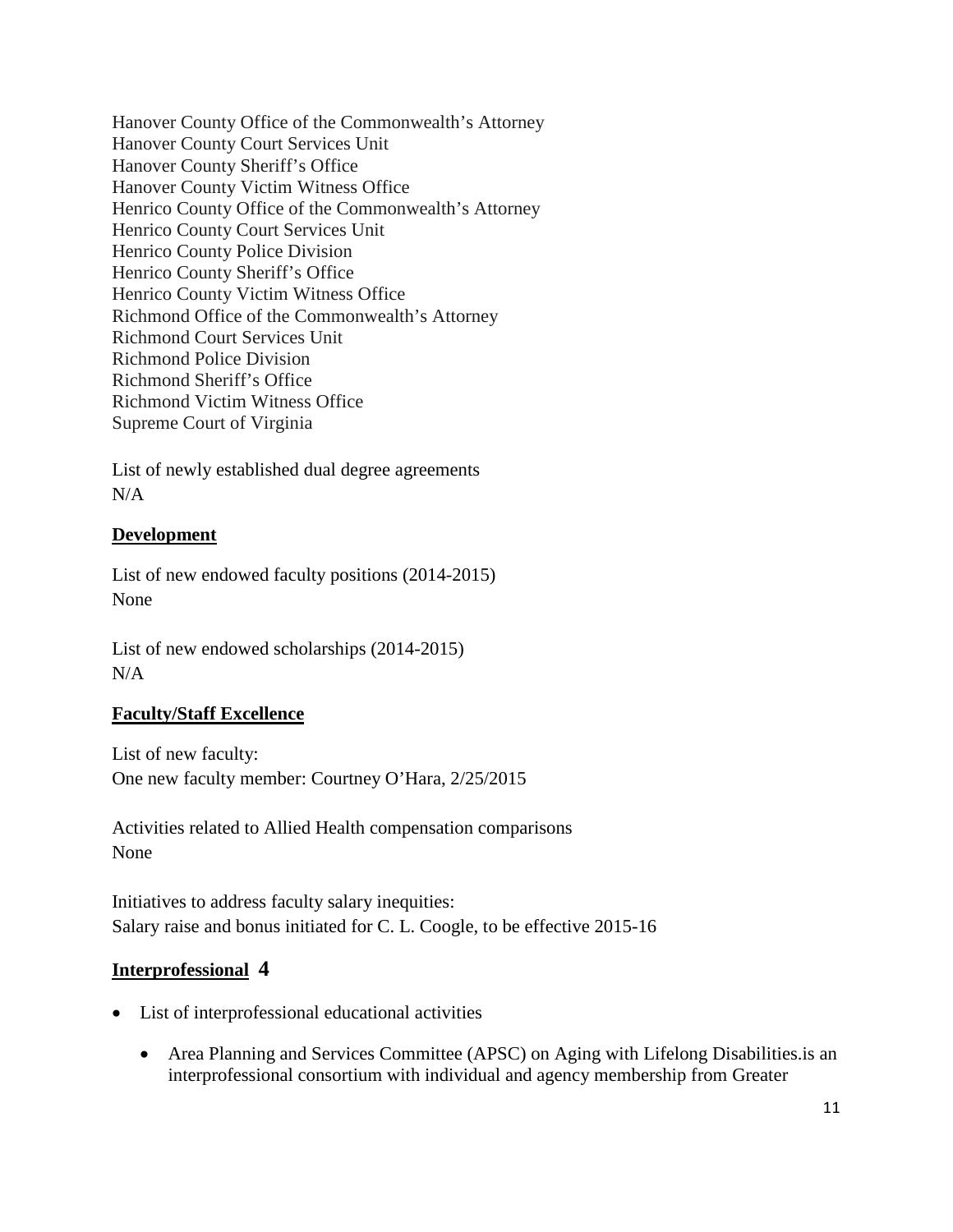Richmond to address the opportunities and challenges associated with unprecedented survival to later life of individuals with formerly life-stunting developmental disabilities. APSC develops educational and health-related materials, conducts training workshops, and annual statewide educational conferences. VCoA staff include Ansello and others.

- **Virginia Geriatric Education Center** (Edward Ansello is the PI for this project). Health Resources and Services Administration, USDHHS. This is a five year (2010-15), \$2.2M interprofessional education and training project in which VCoA leads a consortium of VCU, University of Virginia, and Eastern Virginia Medical School, with faculty from allied health, medicine, nursing, occupational therapy, pharmacy, physical therapy, and social work. VCoA faculty and staff include Ansello, Coogle, Mathews, Owens, and Waters.
- **Virginia Elder Justice Training and Services** (Paula Kupstas is the PI for this project). US Department of Justice, Office on Violence Against Women. The multi-year project is led by VCoA and the Virginia Department on Aging and Rehabilitative Services, and conducts training for law enforcement, prosecutors, judges, social service, and other agency personnel. VCoA faculty and staff include Kupstas, O'Hara, and Young.
- **Central Virginia Task Force on Domestic Violence in Later Life**: (Paula Kupstas is the PI for this project) VCoA administers two sponsored projects on behalf of this task force. The Central Virginia Task Force on Domestic Violence in Later Life Project and the Family Violence Project, both funded by the Virginia Department of Criminal Justice Services. VCoA faculty and staff include Kupstas, O'Hara, and Young.

# **Academic**

- List of major curricula or program changes None
- List of new distance delivery courses/programs:
	- VCoA created a Blackboard Course to support the Virginia Geriatric Education Center's 2014-2015 Faculty Development Program (Mathews)
	- VCoA successfully conducted a 7-week, teleconferenced, interprofessional program on Evidence-based Practices for Falls Prevention and Management, to Mountain Empire Older Citizens PACE program, Big Stone Gap, in Southwestern Virginia.
	- VCoA developed and presented a nationally distributed Webinar with Dr. Tracey Gendron of Gerontology on December 10, 2014, sponsored by the National Institute on Aging and the Gerontological Society of America's Emerging Scholar and Professional Organization. (Waters)

# **Other: 4**

• Any major achievements, rankings, initiatives, noteworthy activities not listed above